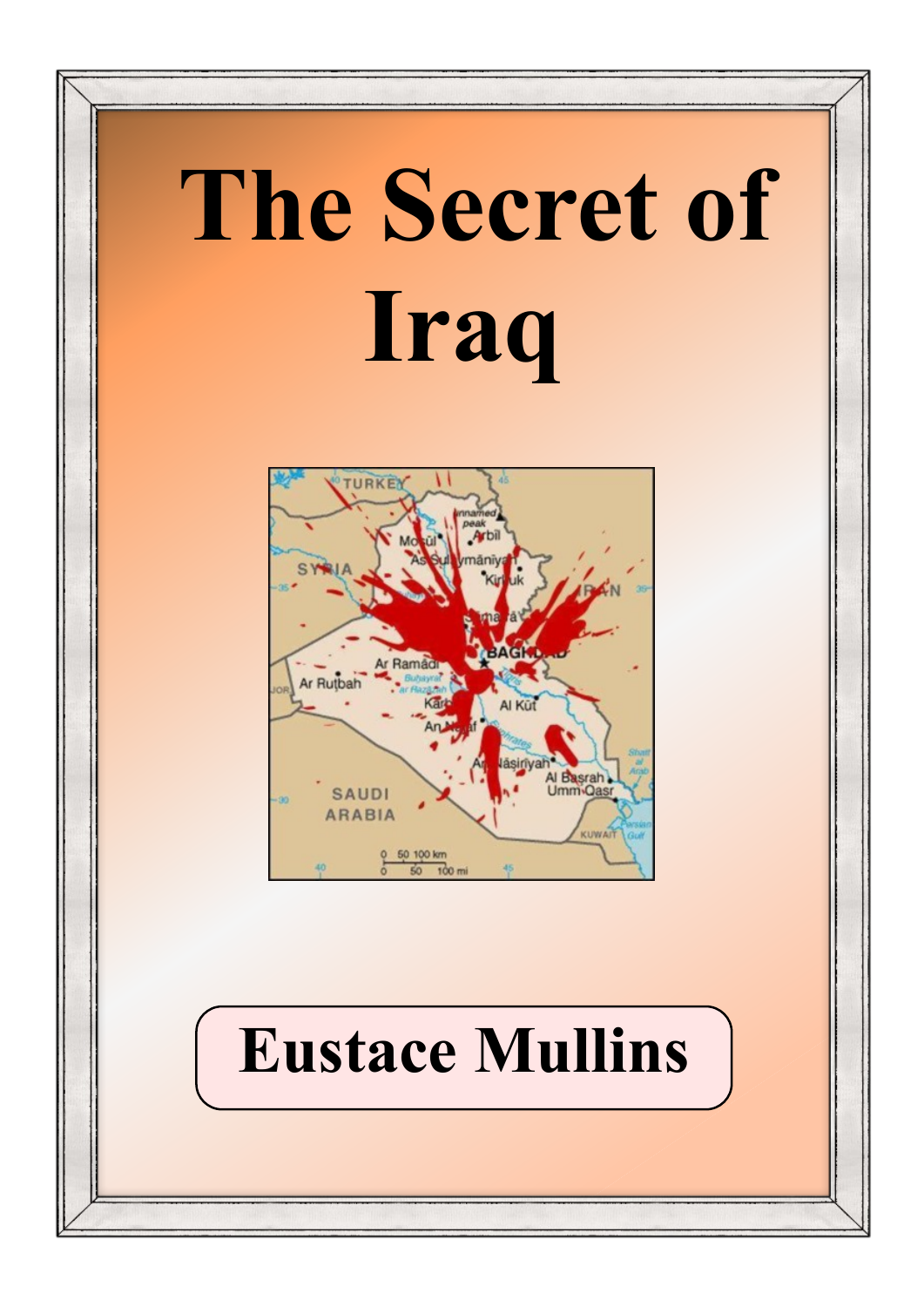#### **The Secret of Iraq By Eustace Mullins**

THE secret of our involvement in Iraq is no secret. This area has<br>been known from 500,000 B.C. to 5,000 B.C. as a Paleolithic era<br>country. We cowered in terror before the threat of Iraq's weapons<br>of mass delusion, a la Har **HE** secret of our involvement in Iraq is no secret. This area has been known from 500,000 B.C. to 5,000 B.C. as a Paleolithic era country. We cowered in terror before the threat of Iraq's weapons annihilation, only to find, on inventing Iraq in a desperate attempt to stave off destruction, that its present leader, Saddam Hussein, had been a CIA asset for the past forty years, with his handlers numbering both Bush *pere et fils*, and that his nuclear capability had been destroyed years ago by Israeli assaults using American planes AND BOMBS, etc. Did we heave a sigh of relief upon learning this news? No, we were more terrified than ever, as we entered the defining Age of America, the Age of Terror, under which we labour today.

Now Iowa farm youths are dying in unmourned pleasure vehicles manufactured by General Motors, the infamous Hummers. They are dying in Babylon, a name unfamiliar to most Americans, because Dan Rather tells us it is Baghdad, a modern version of the notorious Whore of Babylon.



Has anyone in Washington ever heard of the Sumerian Empire? The Assyrian Empire? Certainly none of the 3,800 overpaid, highly trained "investigative reporters" downing their martinis and New York strip steaks at the National Press Club ever heard of these empires. They have

come and gone. Babylon-Baghdad itself veered into oblivion in 2800 B.C. after some three thousand years of prominence. Why are Americans dying in a city which reached its peak three thousand years ago? Answer anyone, anyone? It is because we are embroiled in World War III, stupid: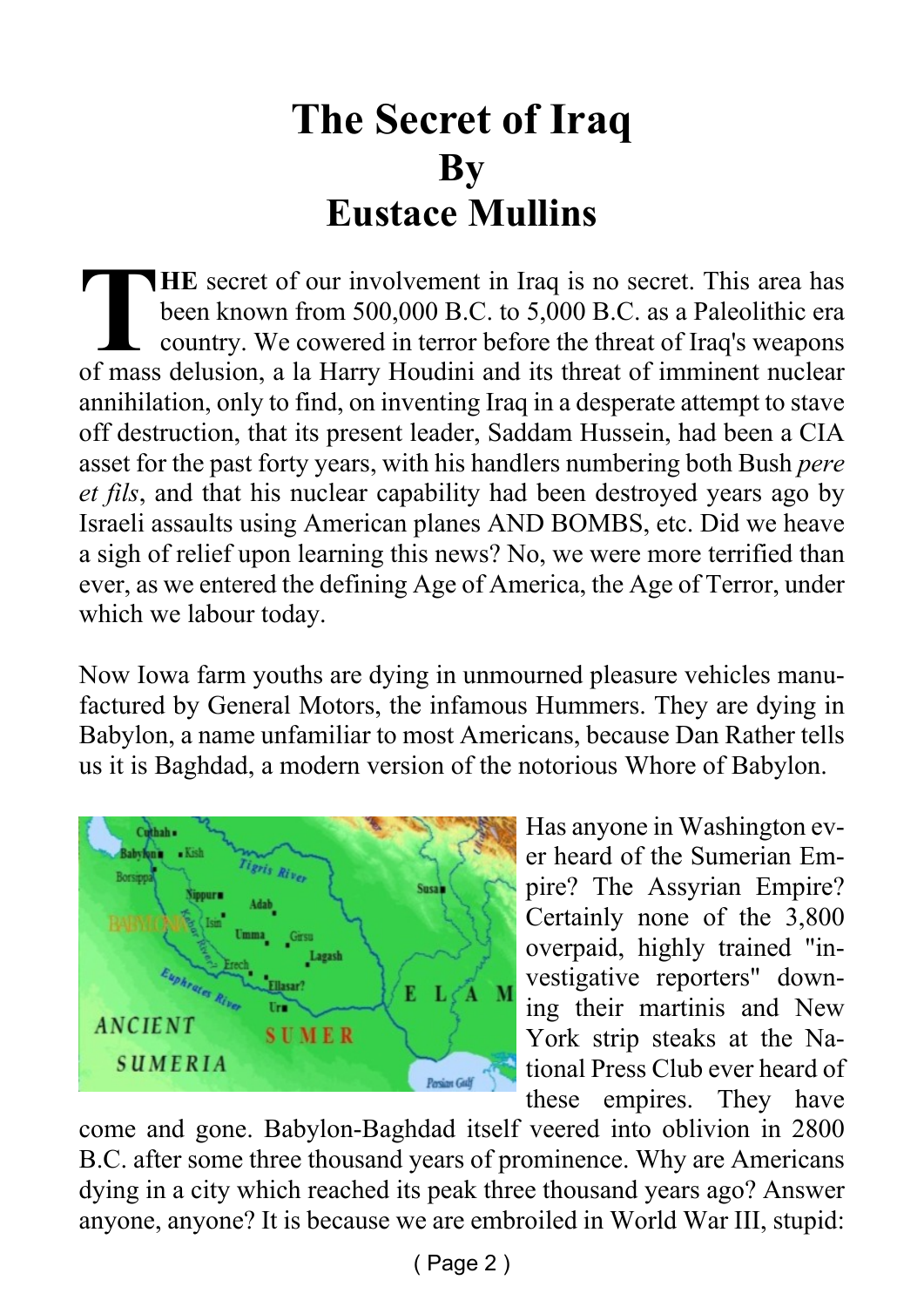A new crusade from the 12th century, in which Christians and Muslims rush like lemmings into mutual destruction, while the instigators wait on the sidelines, enjoying the gladiators in our modern Coliseum, the television set.



Two names are never mentioned in contemporary accounts of this imbroglio—Woodrow Wilson and Ronald Reagan, yet they account for the entire story. You can throw in the ubiquitous FDR and Wilson's mentor, Colonel House, and you have it all. Why was Ronald Reagan accorded a Pharaoh's funeral when he passed away recently? He was honoured as the maestro of World War III, which he arranged during his Presidency. Reagan is revered for his monumental feat in ending the Communist "threat," which he did by a simple act—he cut off the flow of cash from the taxpayers of the United States, an unending stream which had been launched by Woodrow Wilson in 1917, and which ended in 1989, aided by Senator Joe McCarthy's astounding discovery that the world headquarters of communism was not in Moscow, as we had been taught since childhood, but in Washington D.C., the headquarters of our fake money, the Federal Reserve System. When Joe began to rattle the branches, the money tree stopped its manna, and the dreaded Soviet Empire, unable to survive for a single day on its own, quickly joined the Sumerians and Assyrians on the dust heap of history.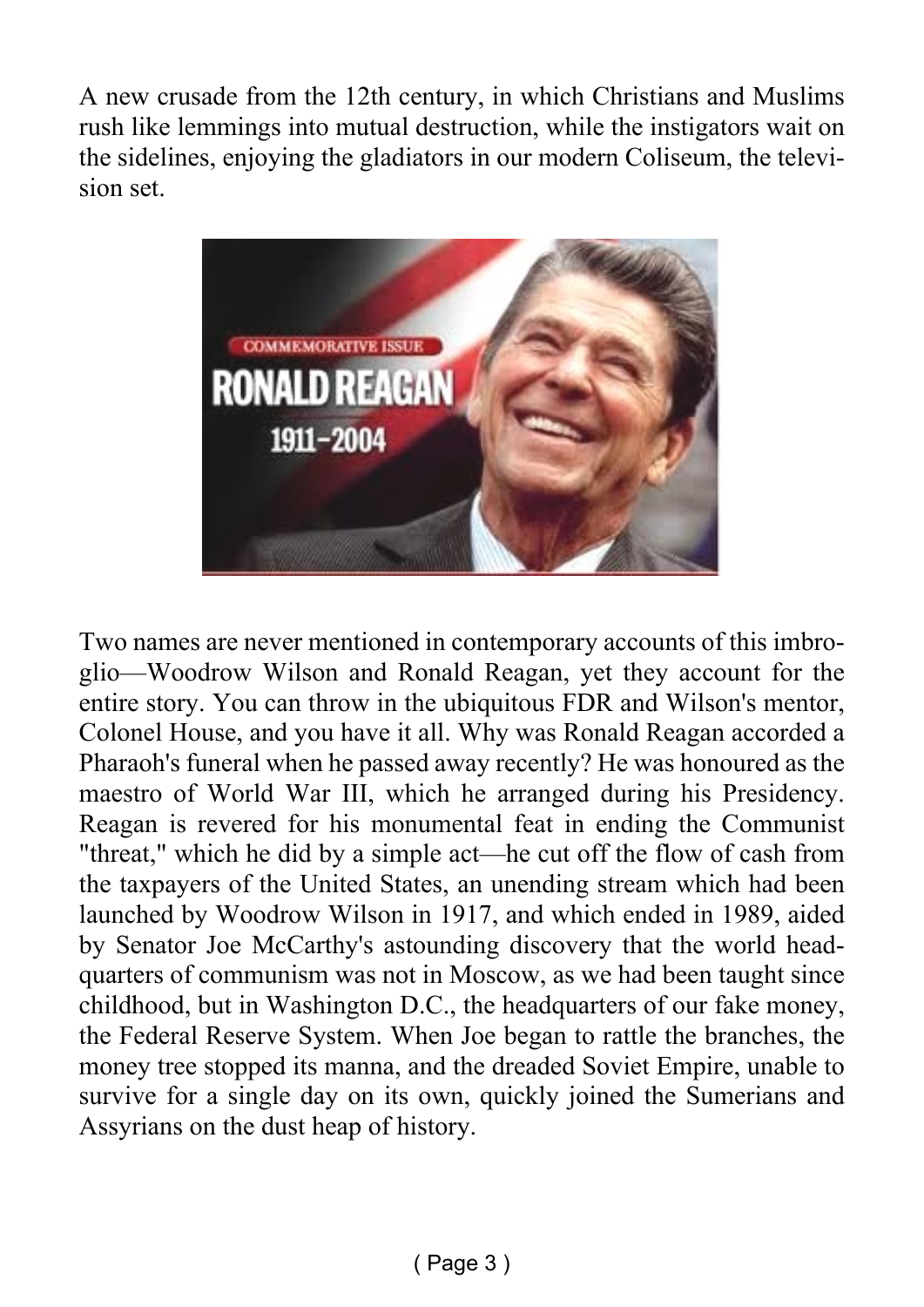This should be enough of a history lesson for one session, but I will go a bit further. How did the Hollywood sycophant, Ronald Reagan, arrange World War III? He was an actor, all of whose scripts were carefully written for him. And so was this one. When he was elected President in 1980, a day of despair for the doomsayers, the same ones who greeted Bush's re-election as the end of this world, which they would celebrate by moving to Canada or Australia. Reagan made his triumphant entry into Washington, accompanied by carefully selected and trained "advisors" who had been recruited from the Hoover Institution at Stanford University ... its full name is the Hoover Institution of War, Revolution and Peace, I am the only historian who has ever accounted for its miraculous growth as THE think tank for all think tanks. After World War I, the Rothschild's realized that someone might actually find out how World War I made its unexplained appearance on the world scene. These clever bankers hired 400 recently discharged U.S. Army Officers to travel to Europe, carefully gathering up all documents which might reveal their complicity in the war. These papers are stored at Stanford University. The name of the think tank had no connection with J. Edgar Hoover, but with the sainted former President, who was revered in Russia as the savior of Communism, with Russian Relief in 1921, and again in subsequent relief efforts. Because of the revealing connection, a quickly manufactured story, which became gospel, claimed that he was a fanatical anti-Communist, which the gullible believe today.



Who is the present Bush's closest advisor? Condoleezza Rice, his newly named Secretary of State. This is the same Rice who was Provost of Stanford University. Once again appearing in Washington is Robert MacFarland, who was Reagan's National Security Advisor. It's the same cast, folks, replaying the 'Life and Loves of Andy Hardy.' The farm boys know nothing of this. They will never know it. But they have their moment of glory, when CBS news honors them for 3 seconds each evening as Our Fallen Heroes.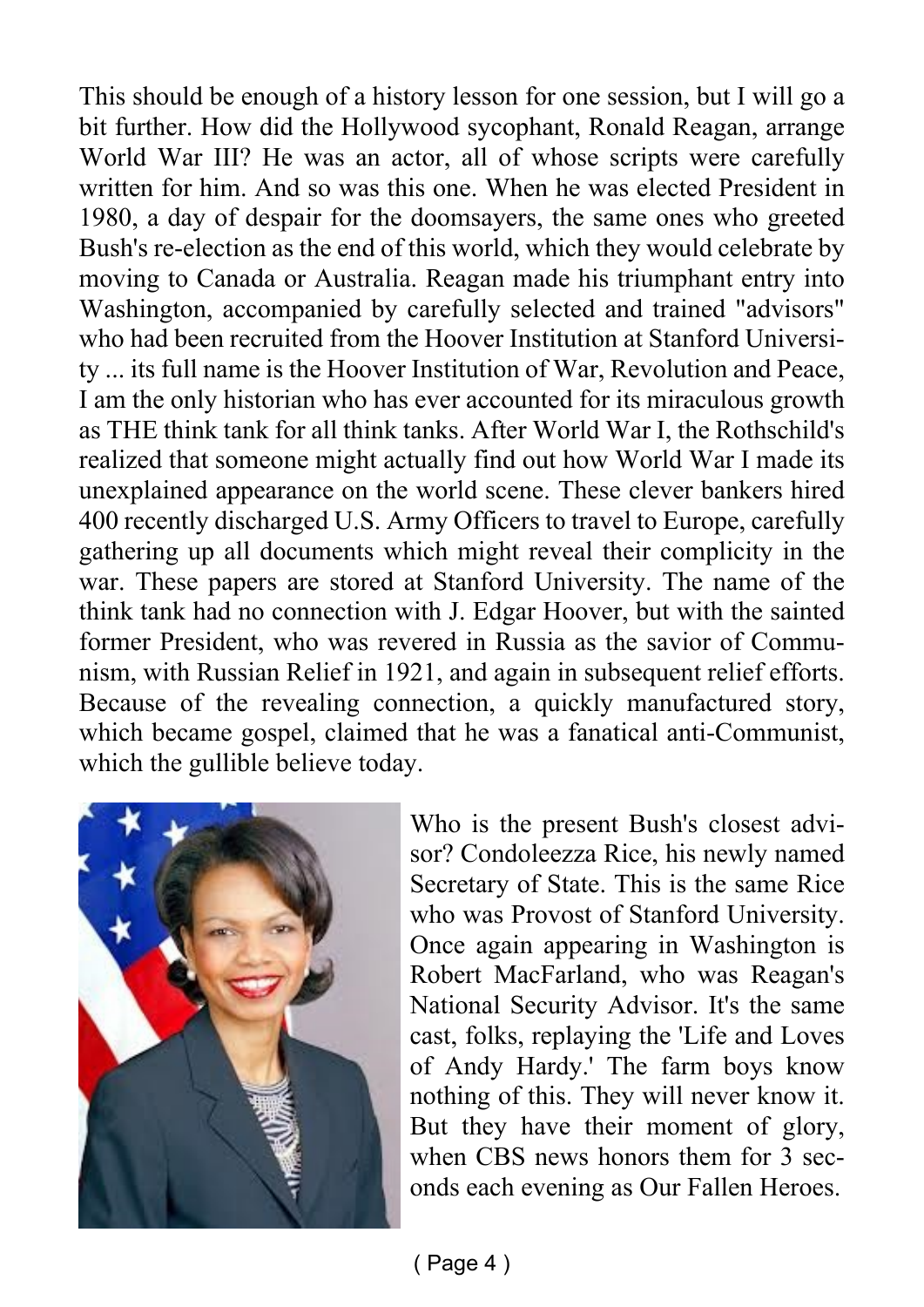

The Hoover Institution quickly gained fame as the final resting place of our greatest Trotskyite Communist, under the aegis of Sidney Hook and his partner Seymour, heroes of the Trotskyite memory squad. They snickered for years at the manufactured reputation of the Hoover Institution as the headquarters of antiCommunism, where only real Communists were welcomed. I was never in its walls. Also revered is FDR and his protégé, Alger, whom he called "son." Alger Hiss was one of FDR's personal assistants; the others were Lauchlin Currie and Harry Dexter

White. All three were named before Congressional Hearings as known KGB Agents for Stalin. Alger Hiss has now come into his full glory as the founder of the United Nations, so we operate under his aegis today. Forgotten is our outdated Federal Reserve Constitution, with its mediaeval tokens of account. In our future, money will be food stamps and coupons. None will be fed who does not bear the Mark of The Beast. But tell us, Eustace, how do we get out of Iraq? Where is the exit door? I'm sorry folks, there isn't one. We got out of Vietnam by the skin of our teeth, in waiting helicopters. Helicopter engines don't work in the sand. We have not yet found Ali Baba's cave in Iraq. The jewels vanished two thousand years ago.

Moving from fantasy to reality, we come back to the real world, where a fanatical band of conspirators, known in Washington as "the chicken hawks," younger men without military risks who did not hesitate to order American youths to the Middle East to bring the dream of world conquest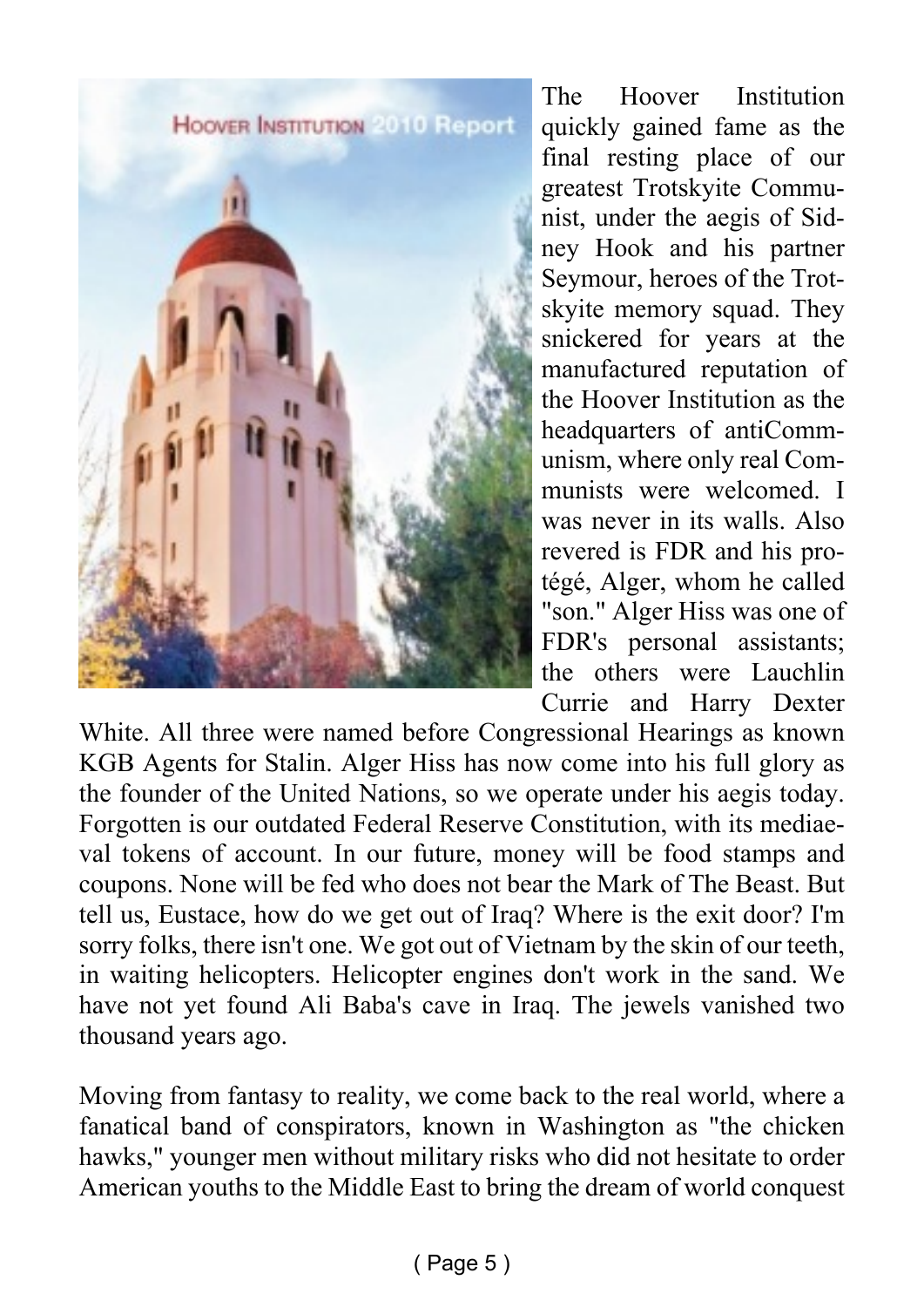to fruition. All of them are well known in political circles, where they are known as "chevaliers sans reproche," because no one dares to criticize them. The names Faith, Libby, Billy Crystal of Hollywood, or Billy Kristol, son of Irving, one of New York's most venerable Socialists, and Richard Perle, renowned in Washington for his sobriquet, "the Prince of Darkness," proceed on their chosen path, willing to risk all for Israel, and dedicated to risking all America for Israel. They may be at greater risk than they know, as the Nuremberg Trials tried, convicted and executed German leaders for "planning and waging aggressive war" after World War II. What follows World War III? And why is Bush's cabinet hastily resigning? Not only did the conspirators attack the very foundation of civilization at the juncture of the Tigris and Euphrates, then disguised their conspiracy by saying it was a quest for oil. No oil has been forthcoming.



Historians will record that at the Sixth Zionist World Congress at Basle in 1896, an impassioned speaker painted a glowing picture of three world wars, and after the third, the delivery of the world into their hands. We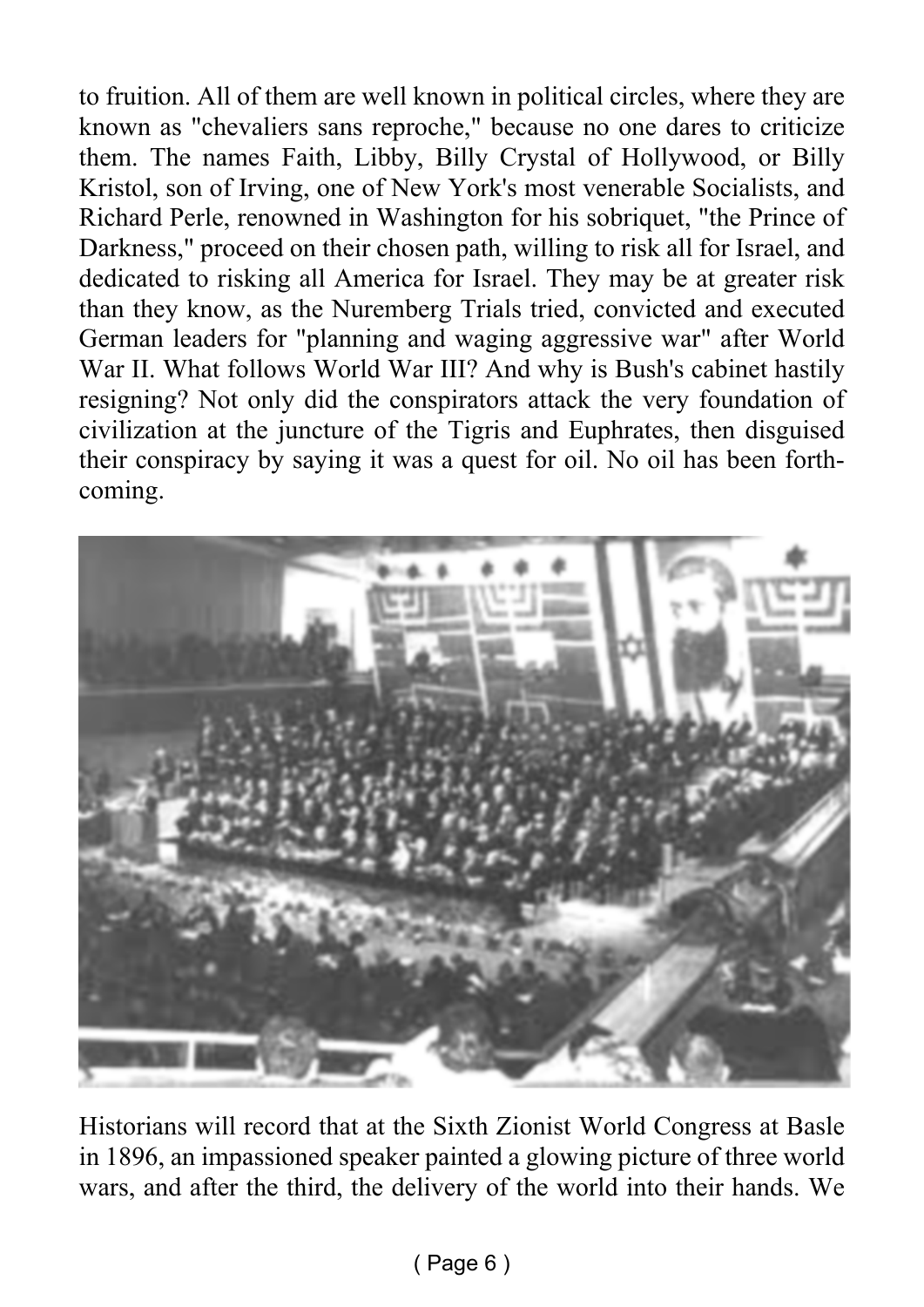are now in the Third World War. Will humanity take the hint, and move for its own survival? Or is this a trivial question?

#### **The End**

· 1985: Eustace Mullins publishes. "Who Owns The TV Networks," in which he reveals the Rothschilds have control of all three major U.S. Networks, which are: NBC; CBS; and ABC.